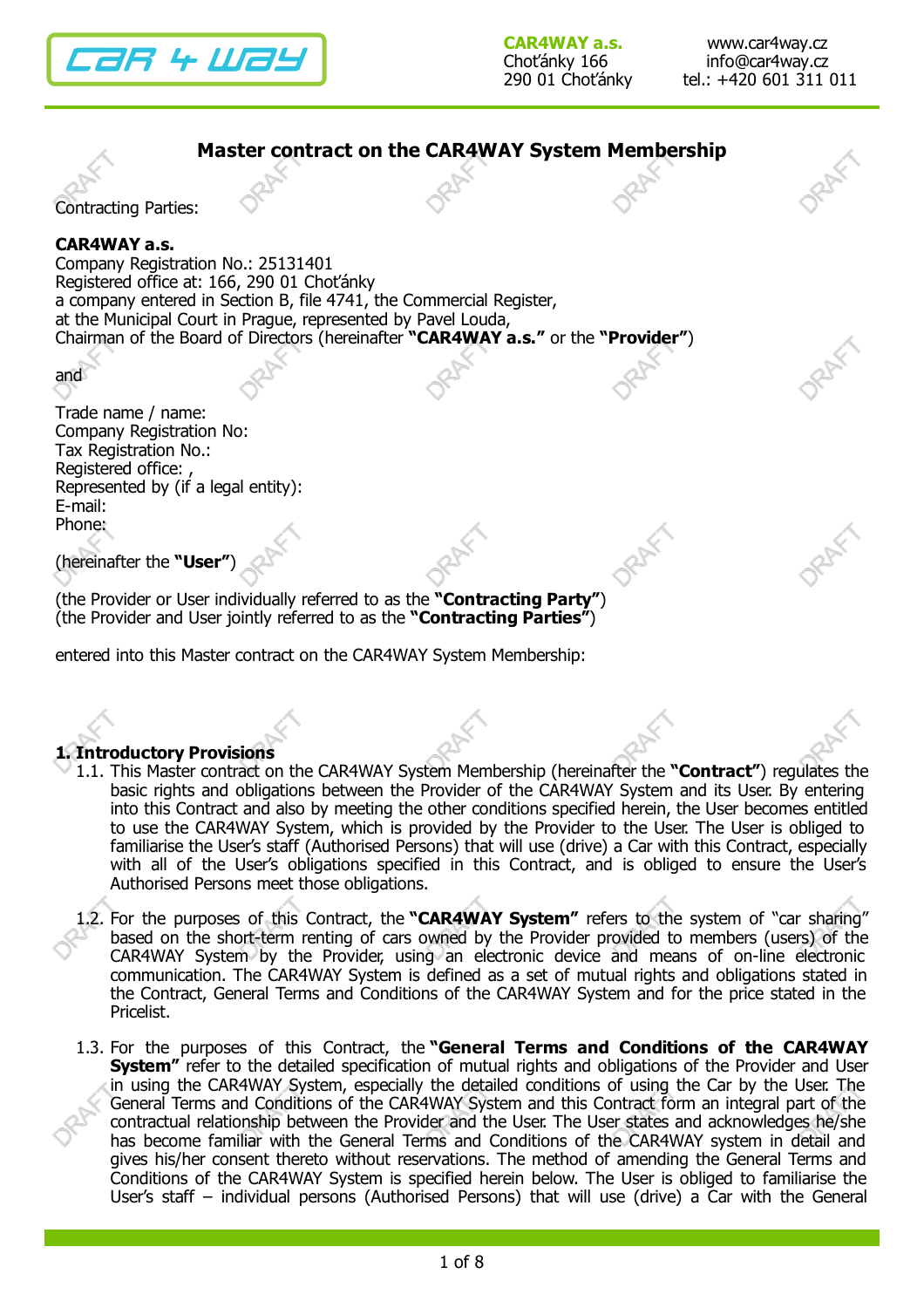

Terms and Conditions of the CAR4WAY System, especially with all of the User's obligations specified in the General Terms and Conditions of the CAR4WAY System, and is obliged to ensure the User's Authorised Persons meet those obligations.

- 1.4. For the purposes of this Contract, the "Pricelist" refers to the scale of prices the User is obliged to pay to the Provider in connection with the use of the CAR4WAY System, especially the scale of prices for the use of the Car and other applicable charges. The Provider's Pricelist applicable at the time of booking a Car as published on the website www.car4way.cz shall be binding upon the User. The prices stated in the Pricelist always include value-added tax. By entering into this Contract, the User states and acknowledges that he/she has become familiar with the Pricelist in detail and gives his/her consent thereto without reservations. The method of amending the Pricelist is specified herein below.
- 1.5. For the purposes of this Contract, a "Car" refers to a Car owned by the Provider, is part of the Provider's fleet included in the CAR4WAY System, and is equipped with a specific electronic device enabling the operation of the CAR4WAY System. The List of Cars provided by the Provider for the CAR4WAY System is available to the User on the website of the Provider. The Cars are visibly marked with the CAR4WAY company logo. The electronic device enables the User to open a Car by means of a Smart Card and/or any other system that has been put into operation, and to send the data on the drive, position and other data concerning the condition of the Car to the Provider on a real-time basis by means of the GSM network and the GPS system, which are inevitable for the operation of the CAR4WAY System and for billing the prices and charges according to the Pricelist.
- 1.6. The "User" refers to the party to this Contract specified in the heading of this Contract. The User warrants and represents that he/she is an entrepreneur - natural persons conducting business on the basis of a trade licence or any other licence (tax advisor, attorney, etc.) or an entrepreneur - legal entity entered in a public register.
- 1.7. The "Authorised Person" refers to an employee or any other person in a similar relationship (members of the User's statutory body) authorised by the User, who will actually use and book a Car within the User's activities. The User provided the list of Authorised Persons in the heading of this Contract and is entitled to change the list of Authorised Persons or contact details unilaterally by written notice delivered to the registered office of CAR4WAY, a.s. or by e-mail, the change being effective as of the moment of delivery.

#### 2. Entering into Contract on a Remote Basis

- 2.1. This Contract has been made between the Provider and User on a remote basis via the Provider's website www.car4way.cz and the form under the conditions specified in this Contract. The User is not entitled to amend, change or modify the draft Contract in any way. Any reservations, amendments, limitations or any other changes to this Contract within the registration shall be deemed the refusal of the Provider's draft, and the Contract will not be made.
	- 2.2. The User warrants and represents that:
		- a) he/she has entered true and accurate requested personal data in the registration form, in particular, the trade name/name of the legal eneity, registered office, telephone number and active e-mail address, from which the User will communicate and to which the Provider will send the information and other documents anticipated by this Contract, especially the billing, changes in the Pricelist and General Terms and Conditions of the CAR4WAY System and/or other correspondence, and has provided the list of Authorised Persons. If the CAR4WAY System will be used only by the User as a natural person – entrepreneur, he/she will state himself/herself as the Authorised Person;
		- b) he/she has become familiar with this Contract in detail, especially with the conditions of the registration specified in Art. 3. of this Contract, and he/she agrees with this Contract without reservations;
		- c) he/she has become familiar with the General Terms and Conditions of the CAR4WAY System and gives his/her consent thereto without reservations;
		- d) he/she has become familiar with the Pricelist and the method of billing the charges stated in the General Terms and Conditions of the CAR4WAY System, and he/she agrees with them without reservations;
		- e) he/she has entered true photocopies of a copy of the entry in the trade register or any other similar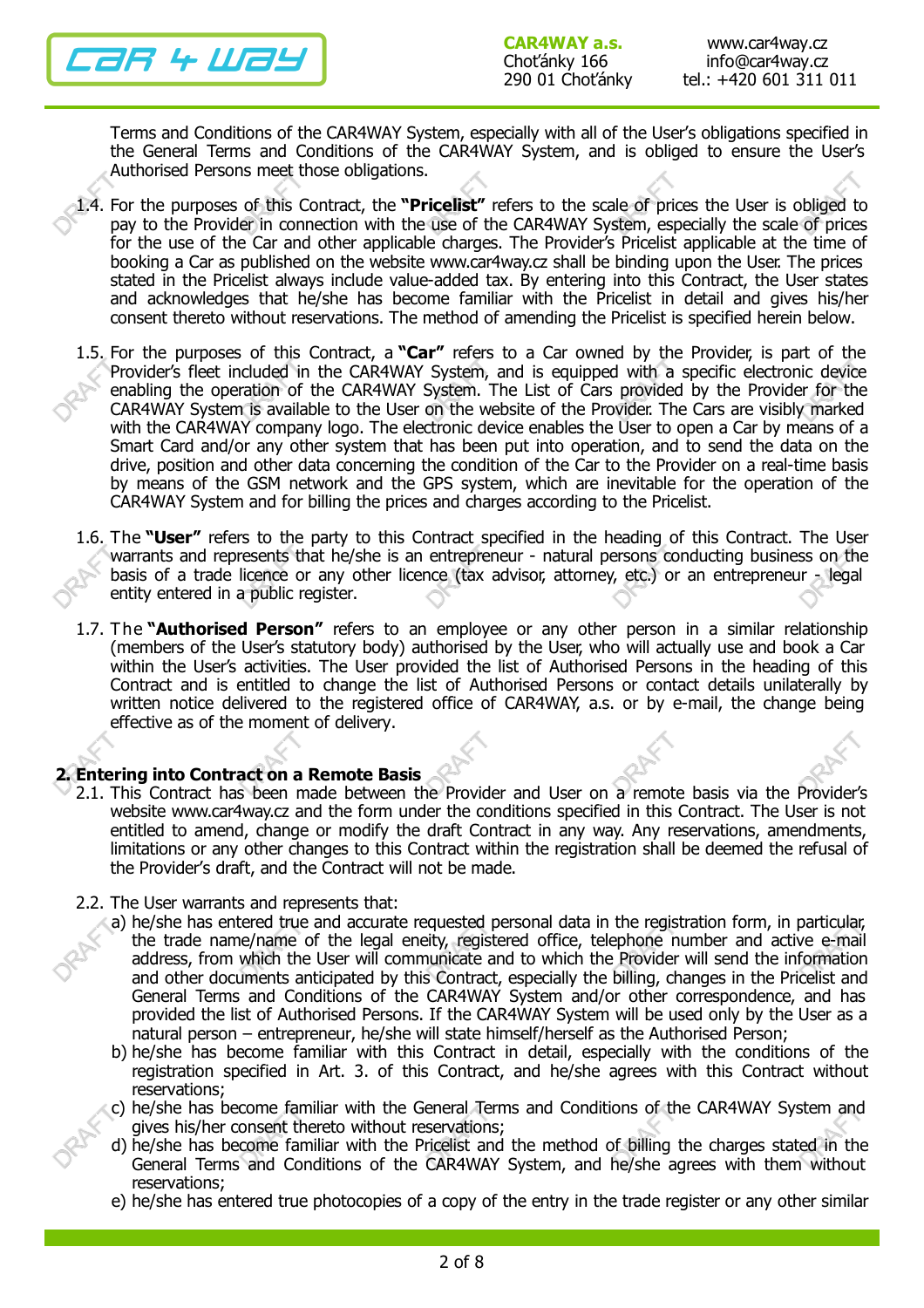

register (a copy of the entry in the list of tax advisors, attorneys, etc.) or a copy of the entry in a public register, and a photocopy of the personal documents of the Authorised Persons (photos or scan) – the identity card or any other proof of identity (a passport, if it is a foreigner, and a permanent residence permit) and driver's licence of the Authorised Persons or any other driving permit pursuant to Art. 3.1. of this Contract, in the Provider's system by means of the registration form;

- f) he/she has paid the Registration Fee (see Art. 3.5. of this Contract) in the amount stated in the Pricelist, by means of a payment gateway using his/her valid payment (debit/credit) card.
- 2.3. Following proper registration of the User and the User's consent to the contractual documents via the portal www.car4way.cz, the Provider will send this (master) Contract and General Terms and Conditions of the CAR4WAY System and the User Account login data to the User's e-mail address.
- 2.4. This Contract is made by activating the User Account by the Provider and by sending the notification to the User concerning the activation of the User Account sent to his/her e-mail address, which will take place immediately after the registration (during office hours), however, usually within 24 hours after the registration of the User. The moment of delivery of the notification of the activation of the User Account by the Provider shall be deemed the moment of conclusion of the Contract. The Provider reserves the right to refuse to activate the User Account and enter into the Contract with the User, even without stating any reasons, especially if the User has not met the conditions specified in this Contract or if the User has stated false or incomplete data at the registration or if the User has not agreed with the contractual documents without reservations. Another reason for refusing to activate the registration is that the User has outstanding debts against the Provider or any other company from the LOUDA holding, a.s. or if the User is subject to execution proceedings or if the User has gone bankrupt or subject to insolvency proceedings. The Provider reserves the right to ask the User to submit the missing documents prior to the activation. The Provider is also entitled to reserve the conclusion of this Contract in a written form.

2.5. If the Provider refuses to enter into this Contract with the User, it will refund the Registration Fee to the User without delay, if it has been paid by the User, and will inform the User of this fact. In case of commercial campaigns and discounts, when the costs of the refund of the Registration Fee exceed the amount of the fee, the Registration Fee will not be refunded. The Registration fee will not be refunded also if the User has not been approved because he/she has not met the conditions under this Contract or General Terms and Conditions of the system of CAR4WAY, a.s., if the costs of the verification of the customer exceed the fee.

2.6. Following the activation of the User Account, the User may collect the Smart Card in person on the Provider's business premises.

#### 3. Conditions of Registration (Membership) in the CAR4WAY System

- 3.1. Only an individual older than 18 years an entrepreneur-natural person conducting business on the basis of a trade licence or any other licence (tax advisor, attorney etc.) or who is an entrepreneur-legal eneity entered in a public register, who, if a natural person, is a Czech citizen and holds a Group B driver's licence pursuant to Act No. 361/2000 Sb. concerning road traffic (the Road Act), has a valid identity card and driver's licence, or a foreigner who has a valid passport and holds a relevant driver's licence issued by a member state of the European Union or a party to the Agreement on the European Economic Area, or any other country under an international treaty, which is binding upon the Czech Republic and regulates the traffic area, may become a User of the CAR4WAY System. If the User is a legal entity, at least one Authorised Person (member of a statutory body or employee) must meet the aforesaid conditions. No person subject to execution proceedings or enforcement proceedings and/or no bankrupt person pursuant to Act No. 182/2006 Sb., the Insolvency Act, as amended, and on persons subject to insolvency proceedings may become the User of the CAR4WAY System. The Provider is entitled to ask the User at any time during the term of this Contract to submit/update relevant documents in order to check whether the conditions for the use of the CAR4WAY stated in this Art. 3.1. of this Contract have been met.
- 3.2. If the User ceases to meet the conditions stated above in Art. 3.1. of this Contract or if the User fails to cooperate with the Provider in checking/updating the relevant documents in order to meet the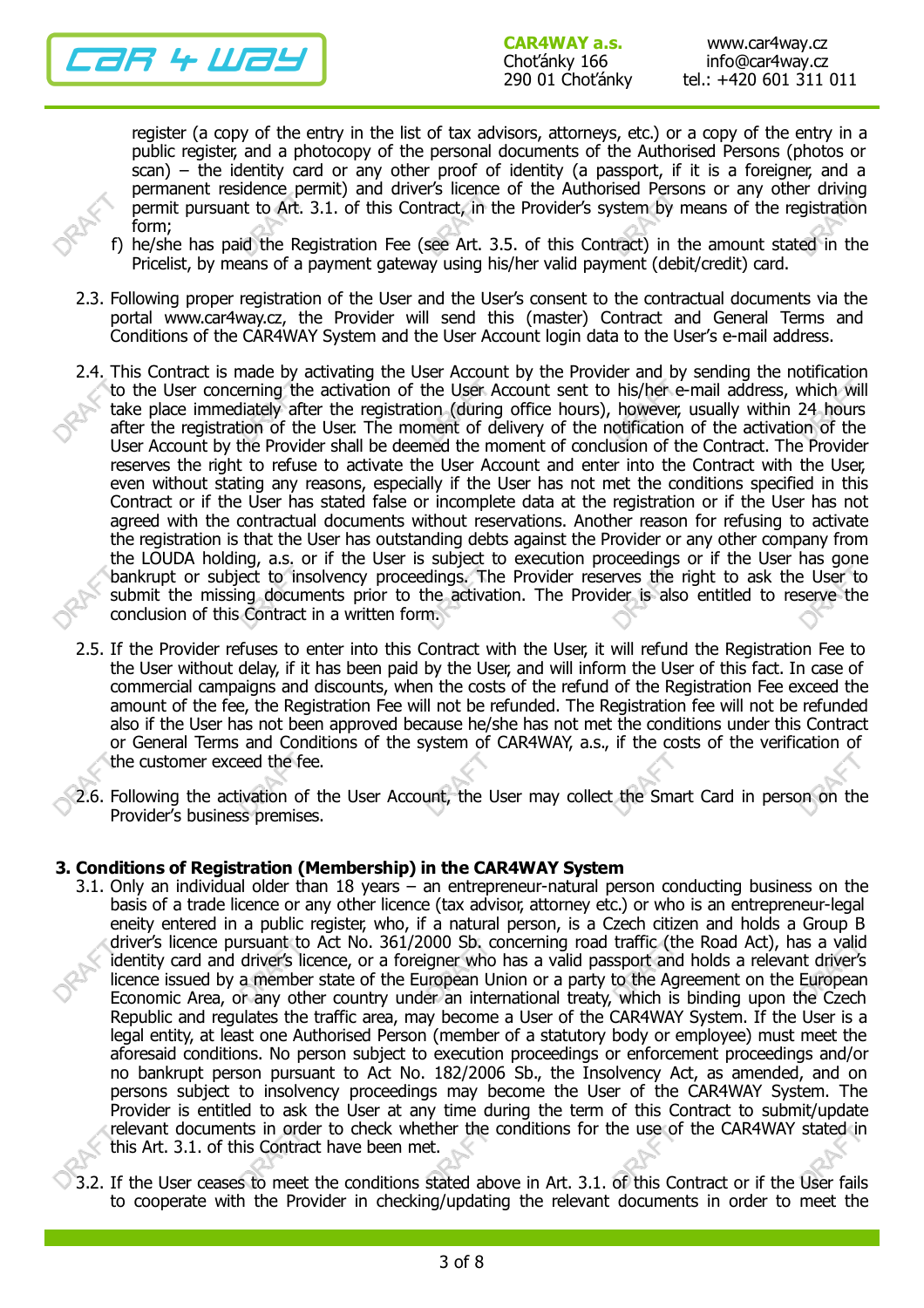

conditions for the use of the CAR4WAY System stated in this Art. 3.1 hereof at any time during the validity and effect of this Contract, the Provider is entitled to terminate this Contract and disable the User's access to the CAR4WAY System with immediate effect.

- 3.3. Upon completion of the Registration and activation of the User Account in the manner specified in Art. 2 hereof, a user account is created for the User (hereinafter the "User Account"), which is accessible on the Provider's website www.car4way.cz or via the application. The User is responsible for keeping the registration data stated in the User Account true and updated, especially personal data, mailing address, mobile phone number and e-mail address, which are inevitable for proper use of the CAR4WAY System, in particular for communication between the User and the Provider. The User is obliged to notify the Provider of any change in those contact details immediately and enter the changes in the User Account. Each Authorised Person shall have access to the User Account.
- 3.4. The User logs in the User Account with his/her login and password. The User Account enables the User primarily to book a Car on-line. The User Account also contains the list of bills for partial use (rental) of a Car, contractual penalties and other charges according to the Pricelist as billed by the Provider to the User. The User Account also contains discounts or bonuses applicable to the User under this Contract, in the amount stated in the Pricelist or related documents or unilaterally provided by the Provider.
- 3.5. Upon registration, the User paid a registration fee to the Provider by means of his/her payment/debit card in the amount stated in the Pricelist (hereinafter the "Registration Fee"), or the User's valid payment (debit/credit) card has been authorised in order to enable payments made via the Internet. The Registration Fee refers to the payment of initial costs of the operation of the CAR4WAY System incurred by the Provider and the costs of the operation of other services connected with the administration of the CAR4WAY System by the Provider. The User acknowledges that he/she is not entitled to a refund of the Registration Fee and/or its proportional part (not even in the case of early termination of this Contract, termination of this Contract, or withdrawal from the Contract).
- 3.6. In justified cases, when the collection of receivables from the User might be endangered or significantly hindered, the Provider may ask a customer upon registration to place a security deposit in the amount specified in the Price list. The security deposit will be paid to and held by the Provider throughout the term of the Contract; in case of the termination hereof or suspension pursuant to paragraph 3.7., it will be refunded to the User in the amount after the deduction of any outstanding receivables from the User.
- 3.7. If required by a foreign User before he/she leaves the Czech Republic, expecting to return to the Czech Republic, the Provider may suspend the performance resulting from the Contract, without terminating this Contract, for no more than 1 year. In that case, the security deposit, if it has been paid by the User, will be refunded to the User, and, upon its subsequent payment, the performance resulting from the Contract will be renewed automatically without the necessity to re-register the User. After the lapse of one year, if the performance resulting from the Contract has not been renewed, the Contract will be terminated without further notice. The performance resulting from the Contract may be suspended repeatedly, always for max. of 1 year.

#### 4. Smart Card

- 4.1. The User who has met the conditions of this Contract may collect a smart card in order to gain access to the use of the CAR4WAY System (hereinafter the "Smart Card") in any of the Provider's branches listed on the Provider's web. The User may collect multiple Smart Cards based on the number of Authorised Persons. The Smart Card can be replaced or supplemented with other electronic means (a smartphone) if such a service is technically operated by the Provider.
- 4.2. The Smart Card may be issued to the User for the duration of the force and effect of this Contract. The Smart Card enables the User to unlock, use and lock a Car.
- 4.3. The Smart Card is non-transferrable and is issued by the Provider to the User's Authorised Person only. The User is not entitled to provide the Smart Card to any person within the User other than the Authorised Person, nor transfer it between the Authorised Person, unless agreed by the Provider, and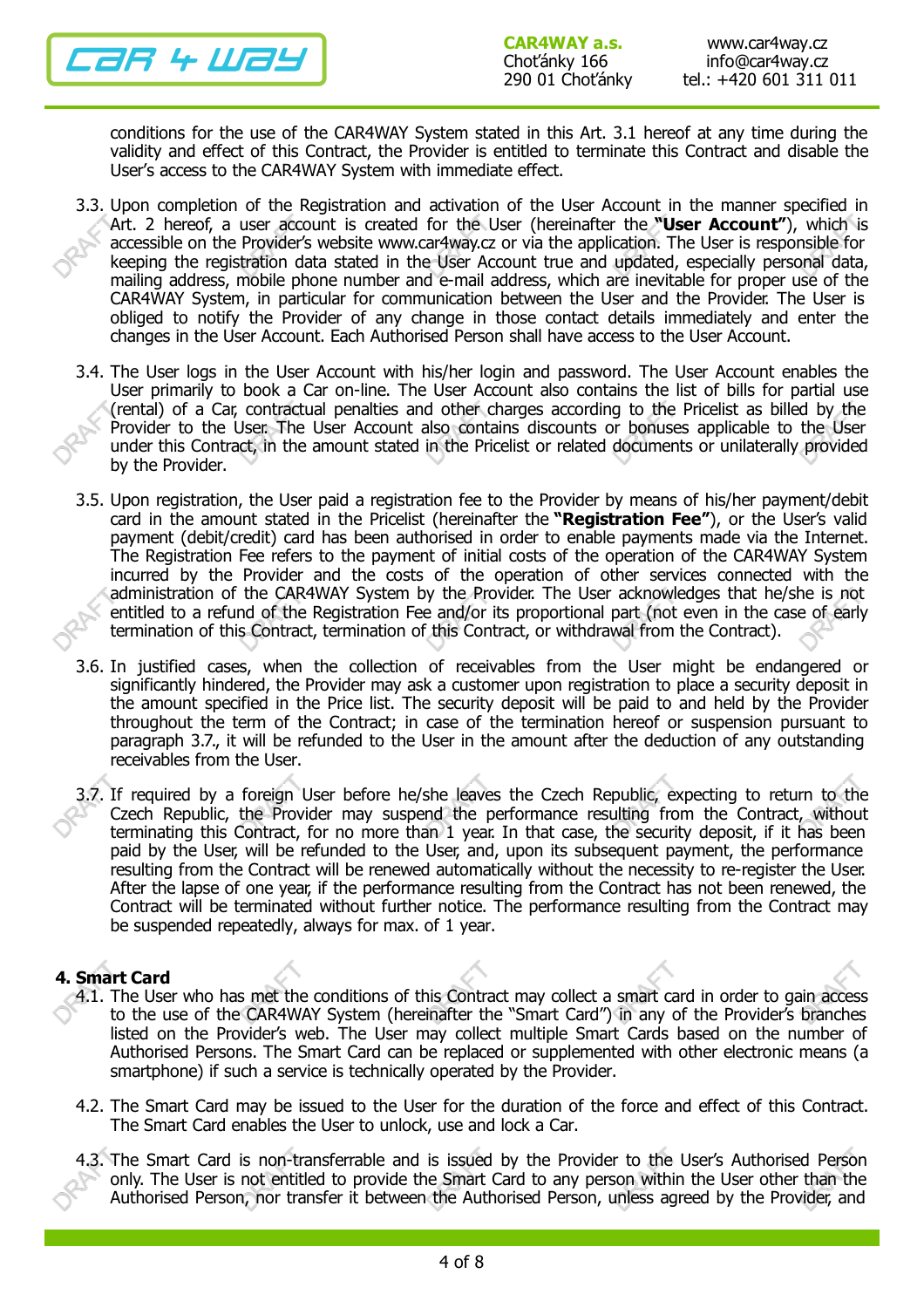

- is not entitled to provide the Smart Card to any third person, especially not to rent, sub-rent, lend or leave the Card for the use of another, whether against payment or free of charge. If these conditions have been breached, the Provider is entitled to terminate this Contract with immediate effect.
- 4.4. The User is obliged to inform the Provider immediately of the loss, theft or damage of the Smart Card for the purposes of deactivation of the Smart Card by the Provider, otherwise the User will be liable for damage incurred by the breach of this obligation. In case of the loss, theft or damage of the Smart Card, the Provider will issue a replacement Smart Card to the User for the administrative fee of specified in the Pricelist.
- 4.5. The User is not entitled to examine, modify or intervene in the electronic system of the Smart Card in any way.
- 4.6. The Provider is entitled to block the User's Smart Card, disabling the User to use the CAR4WAY System, in case of a material breach of this Contract or General Terms and Conditions of the CAR4WAY System, especially in case of outstanding receivables from the User, until the remedial measure has been taken. If the Smart Card is replaced or supplemented with other electronic means (a smartphone, payment card), the Provider may disable the access and use of the CAR4WAY System similarly in case of a material breach of this Contract or General Terms and Conditions of the CAR4WAY System, especially in case of outstanding receivables from the User, until the remedial measure has been taken.

#### 5. Car Use

- 5.1. The User who has met the conditions of this Contract is entitled to use the CAR4WAY System, i.e. is entitled to use (rent) the Provider's Car for the price (rental) stated in the Pricelist. The User acknowledges that no direct right to book a Car is created for the User (and/or conclusion of a partial Car Rental Agreement) always and under any circumstances by entering into Contract, especially because of the limited fleet of the Provider or any requirements of other users of the CAR4WAY System and/or in case of technical obstacles (malfunction, damage of a Car), force majeure, etc., and that the User has no right to damages or any other compensation for loss if the CAR4WAY System and the Car rental cannot be used.
- 5.2. The User's right to use (rent) a Car is created by reservation via the User Account, which is considered the conclusion of a partial Car Rental Agreement (hereinafter the "Car Rental Agreement"), the subject-matter of which is the Provider's obligation to leave (rent) a Car for the use of the User. The Car Rental Agreement is made only after the acceptance of the User's reservation by the Provider. A detailed method of booking a Car by the User and acceptance of the reservation by the Provider is regulated by the General Terms and Conditions of the CAR4WAY System, which also regulate the conditions of the cancellation of the reservation of the Car both by the Provider and the User. The Car Rental Agreement is always made for a definite period of time. The period of Car reservation (rental) is regulated in the detail by the General Terms and Conditions of the CAR4WAY System.
- 5.3. An updated list of free Cars intended for booking is available after the User's login to the User Account or via the application.
- 5.4. A Car can be used (rented) against payment. The price of the Car rental (the rent) is regulated in detail in the General Terms and Conditions of the CAR4WAY System and in the Pricelist. By booking a Car, the User always gives his/her consent to the applicable Pricelist and General Terms and Conditions of the CAR4WAY System, which always contain a detailed method of calculating the price (rent) for the Car rental.
- 5.5. The User undertakes to pay the Provider the Rent and other fees according to the Pricelist in the manner and within a period of time as specified in the General Terms and Conditions of the CAR4WAY System.
- 5.6. The User is fully liable for the actions of the Authorised Persons listed in this Contract or notified to the Providers regardless of their relationship with the User and regardless of whether they use a Car for business or private services, and regardless of whether the Authorised Person has exceeded the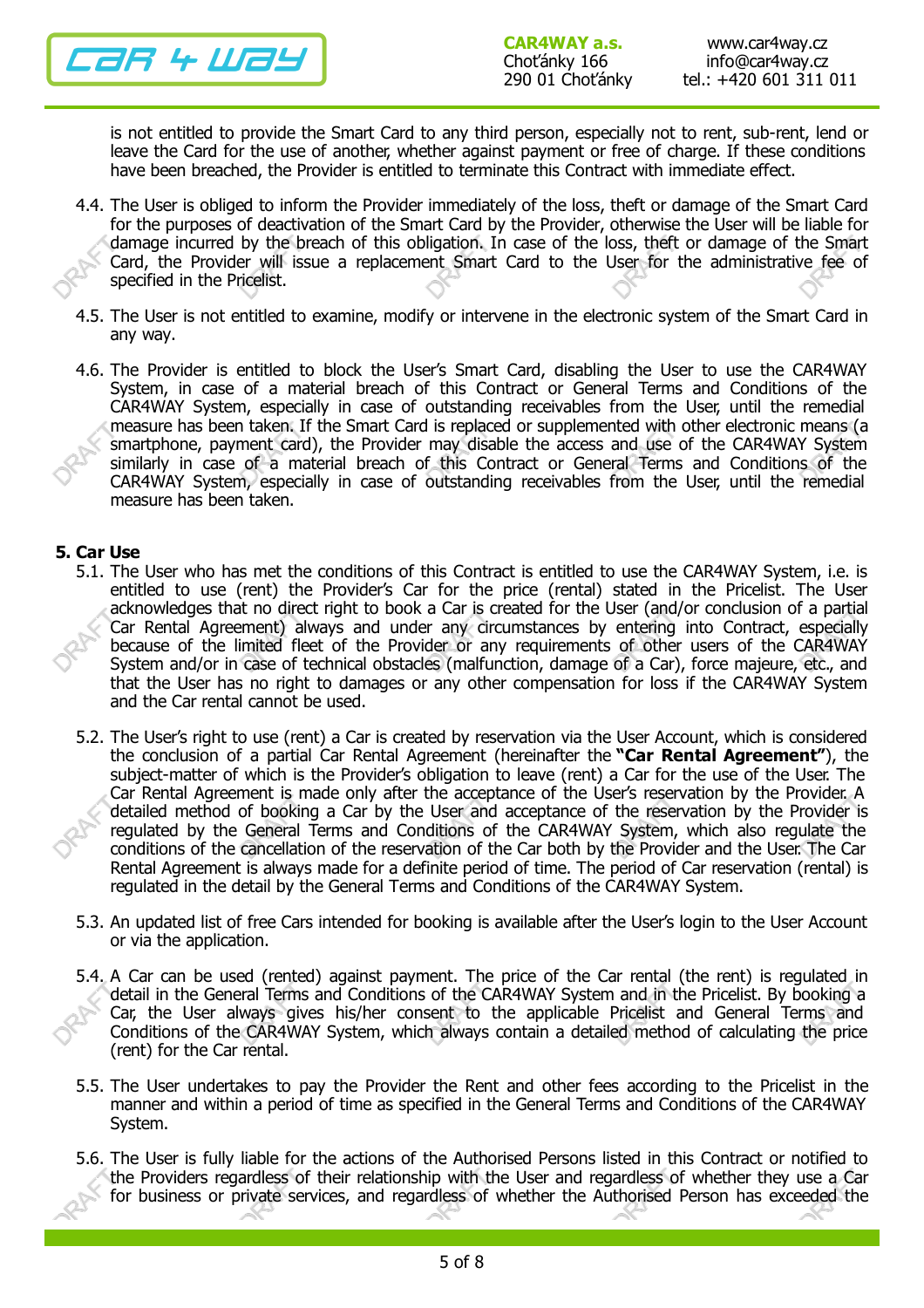2R 4 W2Y

limits of his/her occupational or any other classification or duties resulting from the User's internal guidelines or whether he/she violated the User's orders or instructions. The User will also be liable for any actions of persons other than the Authorised Persons, if the User enabled them to use the CAR4WAY System contrary to this Contract (providing the Smart Card etc.).

### 6. Amending the General Terms and Conditions of the CAR4WAY System and the Pricelist

- 6.1. The User acknowledges that the CAR4WAY System is not an invariable system and is subject to continuous development within the improvement of the quality of the Provider's services. In particular, the system of booking Cars and the system of localities, where the Cars will be available, will be extended by the Provider on a continuous basis. Any changes in the CAR4WAY System will be regulated by the Provider in the form of changes in the General Terms and Conditions of the CAR4WAY System. The General Terms and Conditions of the CAR4WAY System may need to be changed also with regard to legislative changes or with regard to changes in technical conditions of the operation of the CAR4WAY System.
- 6.2. Especially for reasons specified in Art. 6.1. hereof, the Provider is entitled to amend the General Terms and Conditions of the CAR4WAY System unilaterally. The User will be notified of any amendment to the General Terms and Conditions of the CAR4WAY System by e-mail and through the User Account, at least within one month prior to the effective date of such amendment. If the User disagrees with any change in the General Terms and Conditions of the CAR4WAY System, the User is entitled to terminate this Contract in writing, subject to a period of notice of one month after the delivery of the written notice of termination to the Provider, which must be submitted by the effective date of the change (i.e. within 1 month after the notification of the change in the General Terms and Conditions of the CAR4WAY System). During the period of notice, the legal relationship will be governed by the General Terms and Conditions of the CAR4WAY System in the wording applicable prior to amendment thereof. If the User does not submit a written notice of termination on the grounds of any change in the General Terms and Conditions of the CAR4WAY System before the effective date of the change, the User is deemed to have approved the change in the General Terms and Conditions of the CAR4WAY System.
- 6.3. The legal relationship between the Provider and User within the Car rental will always be governed by the General Terms and Conditions of the CAR4WAY System applicable as at the date of booking the Car, unless otherwise stated in the Contract.
- 6.4. The Provider reserves the right to change the Pricelist unilaterally, especially for business reasons or as a result of changes in costs (fuel charges etc.). If the Provider lower the prices in the Pricelist, the change in the prices will apply as of the moment of publishing the updated Pricelist on the website www.car4way.cz. If the Provider increases the prices in the Pricelist, it will notify the User of such a change in the Pricelist by e-mail, within 14 days prior to the effective date of the change. If the User disagrees with any change in the Pricelist, the User is entitled to terminate this Contract, subject to a period of notice of 14 days after the delivery of the written notice of termination to the Provider, which must be submitted by the effective date of the change (i.e. within 14 days after the notification of the change in the Pricelist). During the period of notice, however, the legal relationship will be governed by the new Pricelist, the User not being obliged to use the CAR4WAY System.

#### 7. Basic Principles of Using the CAR4WAY System

- 7.1. All users of the CAR4WAY System are obliged to use the CAR4WAY System with maximum respect to other users, as only the maximum collaboration, observance of all rules of using the CAR4WAY System stated in this Contract and General Terms and Conditions of the CAR4WAY System, especially adherence to the time schedule of reservations, observance of the time of returning the Car, and economical and safe use of the Cars, can enable the proper and troublefree working of the CAR4WAY System.
- 7.2. The User acknowledges that the proper use of the CAR4WAY System is ensured, among other things, by the system of charges and contractual penalties stated in the General Terms and Conditions of the CAR4WAY System and/or the Pricelist, which primarily have a motivating character, however, they are required for ensuring the proper working of the CAR4WAY System. The User has become familiar with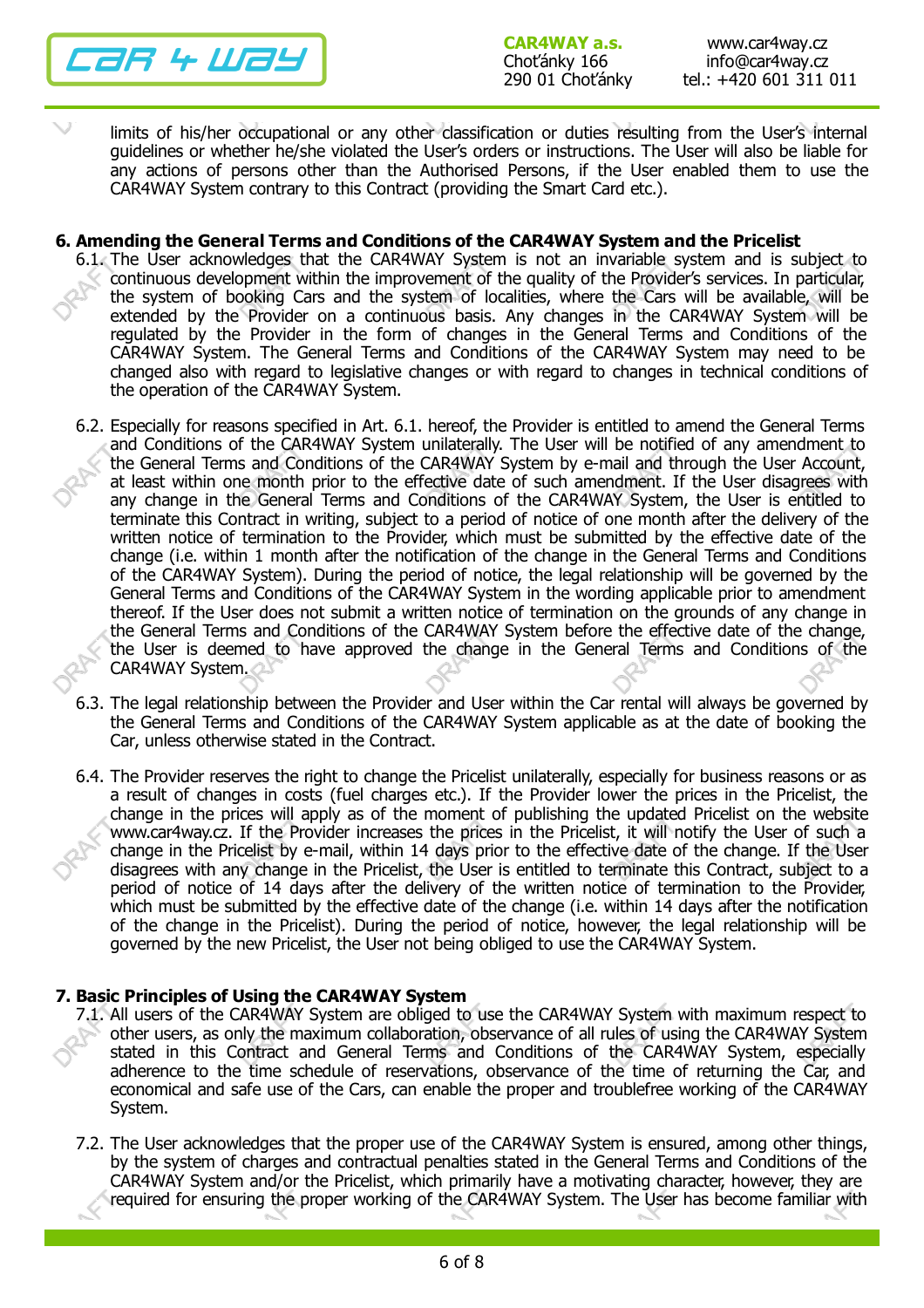# 1R 4 WaY

the charges and contractual penalties in detail, and, by signing this Contract and giving consent to the General Terms and Conditions of the CAR4WAY System, he/she states he/she considers the contractual penalties and charges to be reasonable.

- 7.3. In particular, the User acknowledges he/she has got acquainted with the conditions and amount of the contractual penalties that may be charged to the User according to the General Terms and Conditions of the CAR4WAY System, the contractual penalty for the cancellation of a reservation stated in Art. 5.7. of the General Terms and Conditions of the CAR4WAY System, the contractual penalty for default of payment stated in Art. 6.6. of the General Terms and Conditions of the CAR4WAY System, the contractual penalty for enabling a person other than the User to drive pursuant to Art. 8.1. f) of the General Terms and Conditions of the CAR4WAY System, the contractual penalty for misusing the fuel card specified in Art. 8.1.g) of the General Terms and Conditions of the CAR4WAY System, the contractual penalty for any intervention in the electronic CAR4WAY system specified in Art. 8.1. h) of the General Terms and Conditions of the CAR4WAY System, the contractual penalty for unauthorised driving outside the territory of the Czech Republic specified in Art. 8.1. j) of the General Terms and Conditions of the CAR4WAY System, the contractual penalty for late return of a Car specified in Art. 9.6, 9.7. and 9.8 of the General Terms and Conditions of the CAR4WAY System, the contractual penalty for unauthorised return of a Car outside the Locality specified in Art. 9.11. of the General Terms and Conditions of the CAR4WAY System, the contractual penalty for parking a Car or in case of a car accident with towage required, as specified in Art. 9.12. of the General Terms and Conditions of the CAR4WAY System, the contractual penalty for the loss of Car documents or the loss of Car keys pursuant to Art. 9.13. of the General Terms and Conditions of the CAR4WAY System.
- 7.4. The User also acknowledges that he/she has become acquainted with the conditions of insurance of Cars in the CAR4WAY System and the User's contribution to the insurance specified in the General Terms and Conditions of the CAR4WAY System and the conditions of any damages specified in the General Terms and Conditions of the CAR4WAY System.

# 8. Term of the Contract, Termination of the Contract

8.1. This Contract has been made for an indefinite period of time.

- 8.2. Unless otherwise stated herein, this Contract may be terminated by the Provider with immediate effect on the grounds of a breach of material obligations of the User resulting from this Contract and/or the General Terms and Conditions of the CAR4WAY System, especially if the User is in default of the payment of the price for the use of the CAR4WAY System (the Rent) and/or other pecuniary obligations specified in this Contract and/or the General Terms and Conditions of the CAR4WAY System, the notice of termination being effective as of the date of delivery of such a notice to the User. The moment of delivery of the notice of termination is understood as the delivery of the notice to the User's e-mail address. As of the effective date of the notice of termination, the User's right to use the CAR4WAY System and/or the possibility to use the short-term renting of a Car shall expire. The provisions concerning immediate blocking of the User stated in Art. 4.6. of the Contract will not be affected thereby.
- 8.3. The User is entitled to terminate this Contract in writing, subject to a period of notice of one month after the delivery of the written notice to the Provider. By terminating the Contract, the Provider's right to receive the payment of all receivables from the User arising out of this Contract and/or the General Terms and Conditions of the CAR4WAY System during the use of the CAR4WAY System shall not expire.

#### 9. Final Provisions

- 9.1. One original copy of this Contract will be sent to the User by e-mail pursuant to Art. 2.4. of this Contract, and will be deemed an original (copy) of this Contract. This Contract is also recorded on a permanent data medium stored by the Provider, who will provide it to the User upon request. All acts carried out within the remote communication will be deemed written acts.
- 9.2. If some provisions of this Contract are declared invalid and/or ineffective, the remaining provisions of the Contract shall remain in force and effect. The Contracting Parties undertake to replace the invalid